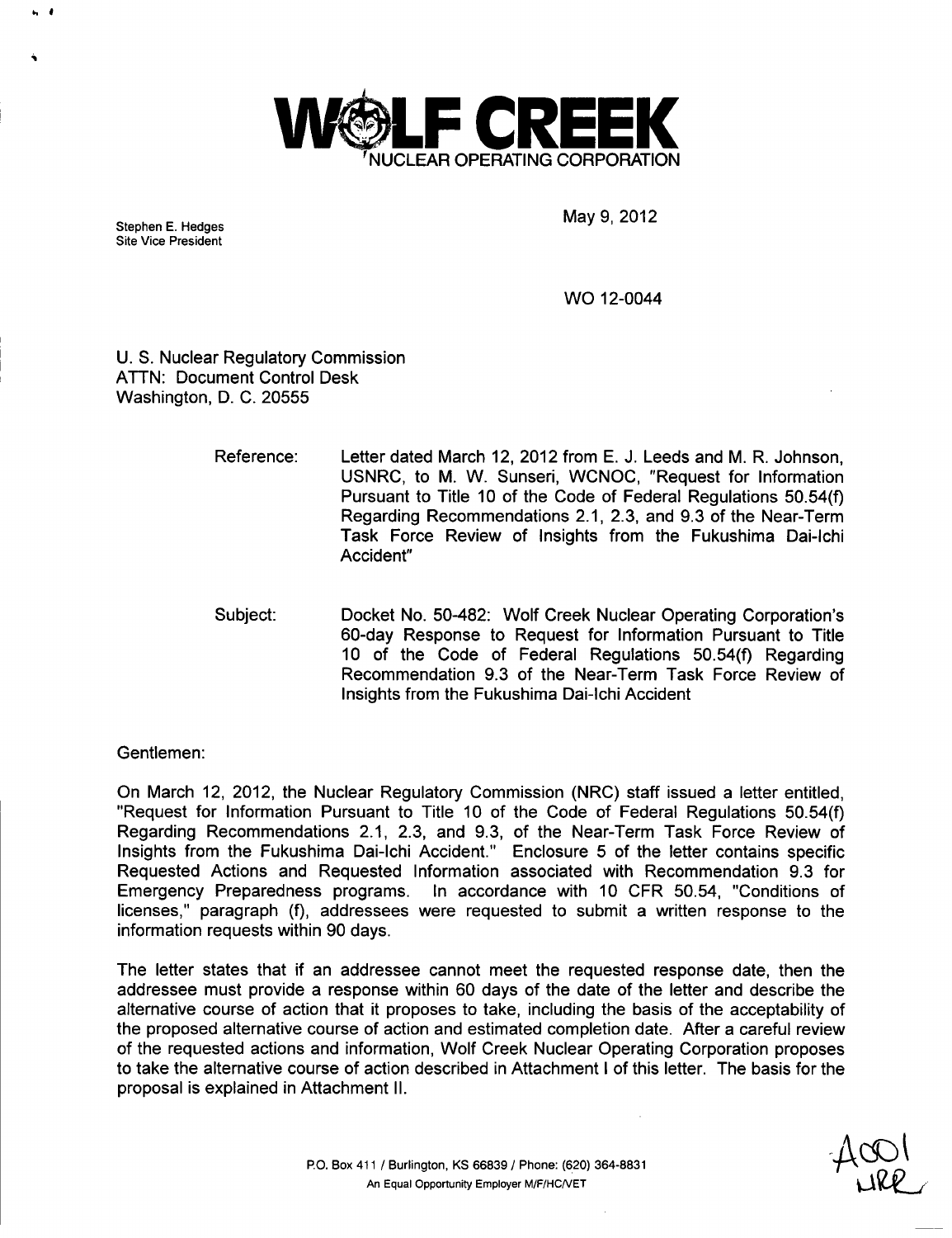WO 12-0044 Page 2 of 3

Regulatory commitments made by Wolf Creek Nuclear Operating Corporation in this response are identified in Attachment **III** to this letter. If you have any questions concerning this matter, please contact me at (620) 364-4190 or Mr. Gautam Sen at (620) 364-4175.

Sincerely, Stephen E. Hedges

SEH/rlt

- Attachments: I. Proposed Alternative Course of Action for Responding to Recommendation 9.3 Information Request
	- **I1.** Basis for Proposed Alternative Course of Action for Responding to Emergency Plan (EP) Requested Information
	- I1l. List of Regulatory Commitments
- cc: E. E. Collins (NRC), w/a J. R. Hall (NRC), w/a E. J. Leeds (NRC), w/a N. F. O'Keefe (NRC), w/a Senior Resident Inspector (NRC), w/a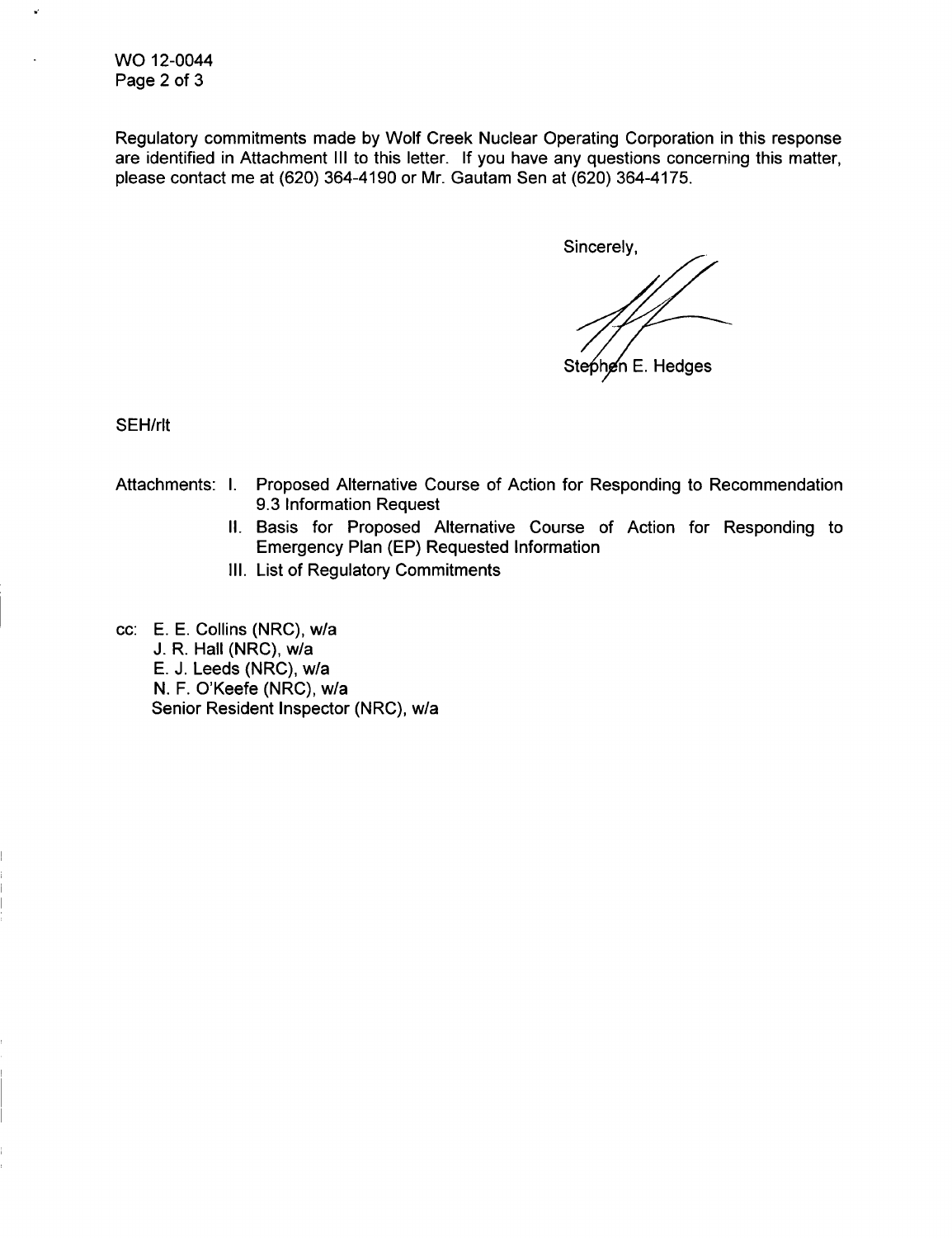WO 12-0044 Page 3 of 3

**STATE** OF **KANSAS** *)* SS *)* **COUNTY** OF COFFEY

Stephen E. Hedges, of lawful age, being first duly sworn upon oath says that he is Site Vice President of Wolf Creek Nuclear Operating Corporation; that he has read the foregoing document and knows the contents thereof; that he has executed the same for and on behalf of said Corporation with full power and authority to do so; and that the facts therein stated are true and correct to the best of his knowledge, information and belief.

By Stephen E. Hedges

Site Vice President

SUBSCRIBED and sworn to before me this  $\theta^{\sharp\sharp}$  day of  $\theta$   $\alpha$ 

RHONDA L. TIEMEYER **MY COMMISSION EXPIRES**  $\boldsymbol{\eta}$ 

Notary Public  $\mathcal{L}% _{M_{1},M_{2}}^{\prime\prime}(\theta)\equiv\mathcal{L}_{M_{1},M_{2}}^{\prime\prime}(\theta)$ 

Expiration Date J.•. *W/D/,W* 11J/, +00 O' *IJ*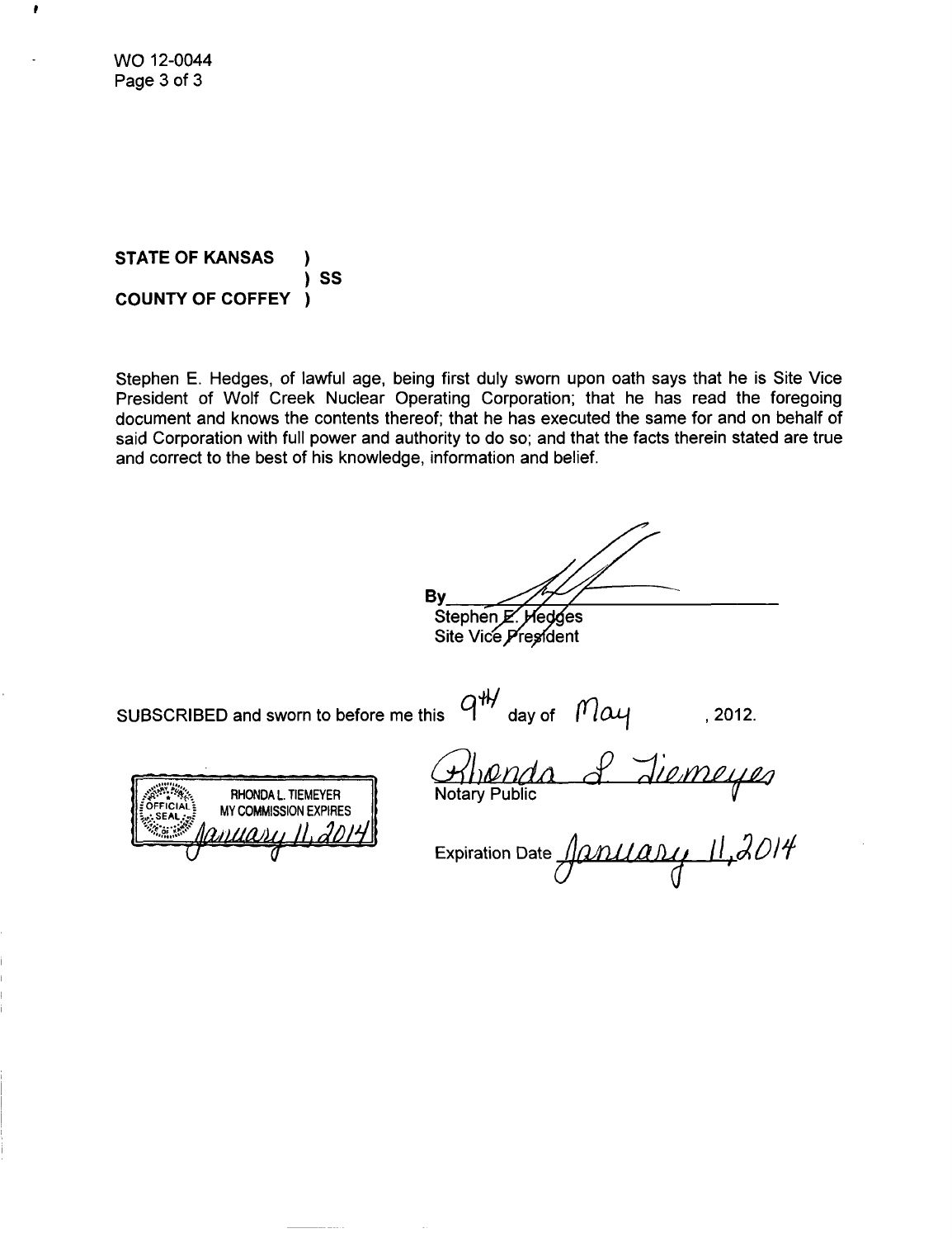$\hat{\mathcal{A}}$ 

 $\pmb{\imath}$ 

# Proposed Alternative Course of Action for Responding to Recommendation 9.3 Information Request

### Communications

| Request#       | Estimated<br>Completion<br>Date | Requested Information                                                                                                                                                                                                                                                                                                                   |
|----------------|---------------------------------|-----------------------------------------------------------------------------------------------------------------------------------------------------------------------------------------------------------------------------------------------------------------------------------------------------------------------------------------|
| 1              | 10/31/12                        | Provide an assessment of the current communications systems<br>and equipment used during an emergency event to identify any<br>enhancements that may be needed to ensure communications are<br>maintained during a large scale natural event meeting the<br>conditions described [in the Discussion section]. The assessment<br>should: |
|                |                                 | Identify any planned or potential improvements to existing<br>onsite communications systems and their required normal<br>and/or backup power supplies,                                                                                                                                                                                  |
|                |                                 | Identify any planned or potential improvements to existing<br>$\bullet$<br>offsite communications systems and their required normal<br>and/or backup power supplies,                                                                                                                                                                    |
|                |                                 | Provide a description of any new communications system(s) or<br>۰<br>technologies that will be deployed based upon the assumed<br>conditions described above, and                                                                                                                                                                       |
|                |                                 | Provide a description of how the new and/or improved systems<br>٠<br>and power supplies will be able to provide for communications<br>during a loss of all AC power                                                                                                                                                                     |
| $\overline{2}$ | 6/11/12                         | Describe any interim actions that have been taken or are planned<br>to be taken to enhance existing communications systems power<br>supplies until the communications assessment and the resulting<br>actions are complete.                                                                                                             |
| 3              | See Below                       | Provide an implementation schedule of the time needed to conduct<br>and implement the results of the communications assessment.                                                                                                                                                                                                         |
|                | 9/28/12                         | Conduct the communications assessment.                                                                                                                                                                                                                                                                                                  |
|                | 10/31/12                        | Provide an implementation schedule of the time needed to<br>implement the results of the communications assessment.                                                                                                                                                                                                                     |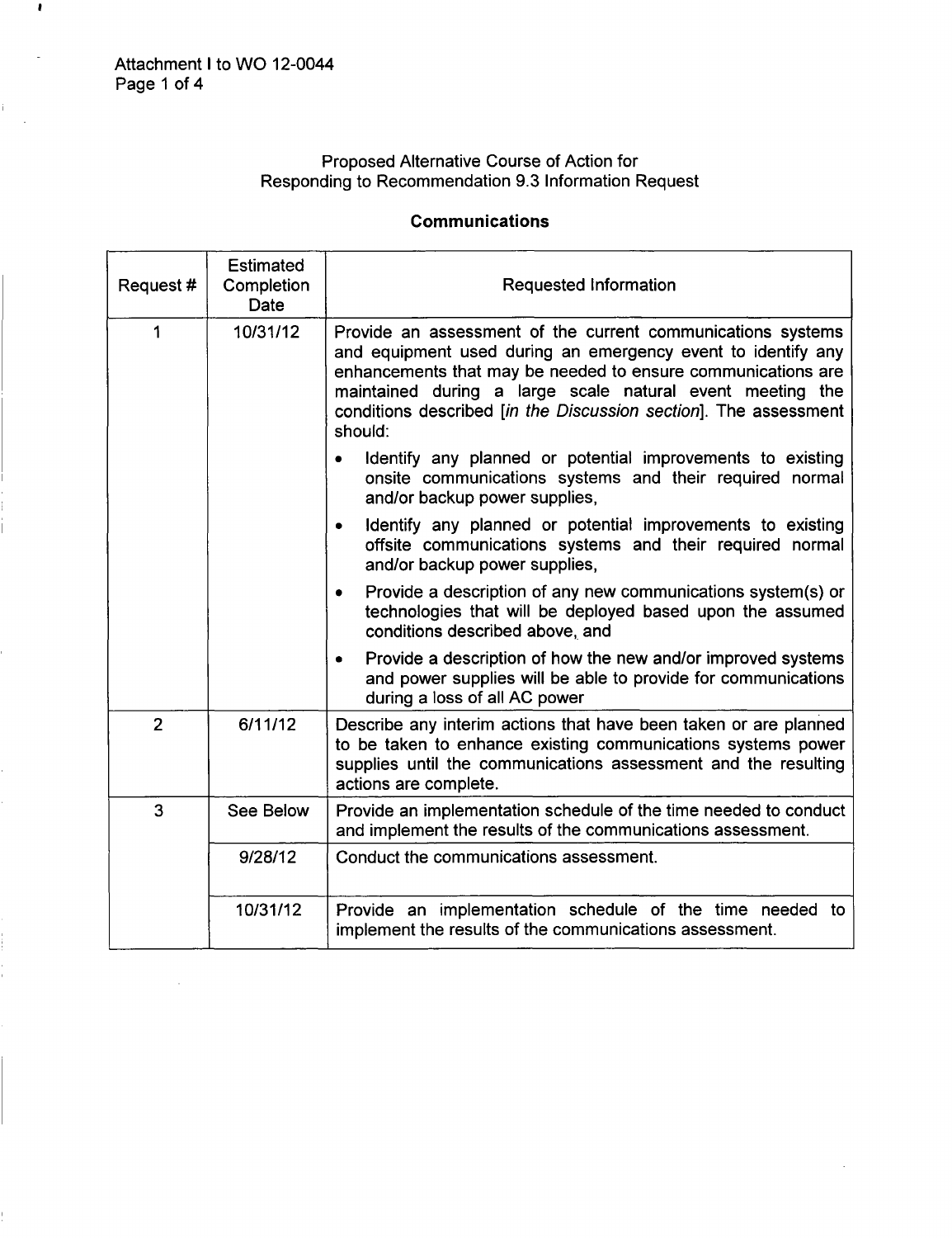$\bar{\omega}$ 

 $\pmb{\mathfrak{t}}$ 

## **Staffing**

| Request#    | <b>Estimated</b><br>Completion<br>Date                                                                                                                                                                          | Requested Information                                                                                                                                                                                                                                                                                                                                                                                                                                                                                                                                                                                |
|-------------|-----------------------------------------------------------------------------------------------------------------------------------------------------------------------------------------------------------------|------------------------------------------------------------------------------------------------------------------------------------------------------------------------------------------------------------------------------------------------------------------------------------------------------------------------------------------------------------------------------------------------------------------------------------------------------------------------------------------------------------------------------------------------------------------------------------------------------|
| $\mathbf 1$ | See Below                                                                                                                                                                                                       | Provide an assessment of the onsite and augmented staff needed<br>to respond to a large scale natural event meeting the conditions<br>described [in the Discussion section]. This assessment should<br>include a discussion of the onsite and augmented staff available to<br>implement the strategies as discussed in the emergency plan<br>and/or described in plant operating procedures. The following<br>functions are requested to be assessed:                                                                                                                                                |
|             |                                                                                                                                                                                                                 | How onsite staff will move back-up equipment (e.g., pumps,<br>$\bullet$<br>generators) from alternate onsite storage facilities to repair<br>locations at each reactor as described in the order regarding<br>the NTTF Recommendation 4.2. It is requested that<br>consideration be given to the major functional areas of<br>NUREG-0654, Table B-1 such as plant operations and<br>assessment of operational aspects, emergency direction and<br>notification/communication, radiological<br>control.<br>accident<br>assessment, and support of operational accident assessment,<br>as appropriate. |
|             |                                                                                                                                                                                                                 | New staff or functions identified as a result of the assessment.<br>٠<br>Collateral duties (personnel not being prevented from timely<br>performance of their assigned functions).                                                                                                                                                                                                                                                                                                                                                                                                                   |
|             | The<br>Requested<br>Information<br>is applicable<br>only to multi-<br>unit sites<br>and,<br>therefore, is<br>not<br>applicable to<br><b>Wolf Creek</b><br><b>Nuclear</b><br>Operating<br>Corporation<br>(WCNOC) | Provide onsite and augmented staffing assessment considering all<br>functions<br>those<br>related<br><b>NTTF</b><br>requested<br>except<br>to<br>Recommendation 4.2. [Phase 1 staffing assessment]                                                                                                                                                                                                                                                                                                                                                                                                   |
|             | 9/5/2014*                                                                                                                                                                                                       | Provide onsite and augmented staffing assessment considering<br>functions related to NTTF Recommendation 4.2. [Phase 2 staffing<br>assessment]                                                                                                                                                                                                                                                                                                                                                                                                                                                       |
|             |                                                                                                                                                                                                                 | * This date corresponds to 4 months prior to beginning of the<br>second refueling outage, as used within the context of NRC Order<br>EA-12-049, which is currently scheduled to begin in January, 2015.                                                                                                                                                                                                                                                                                                                                                                                              |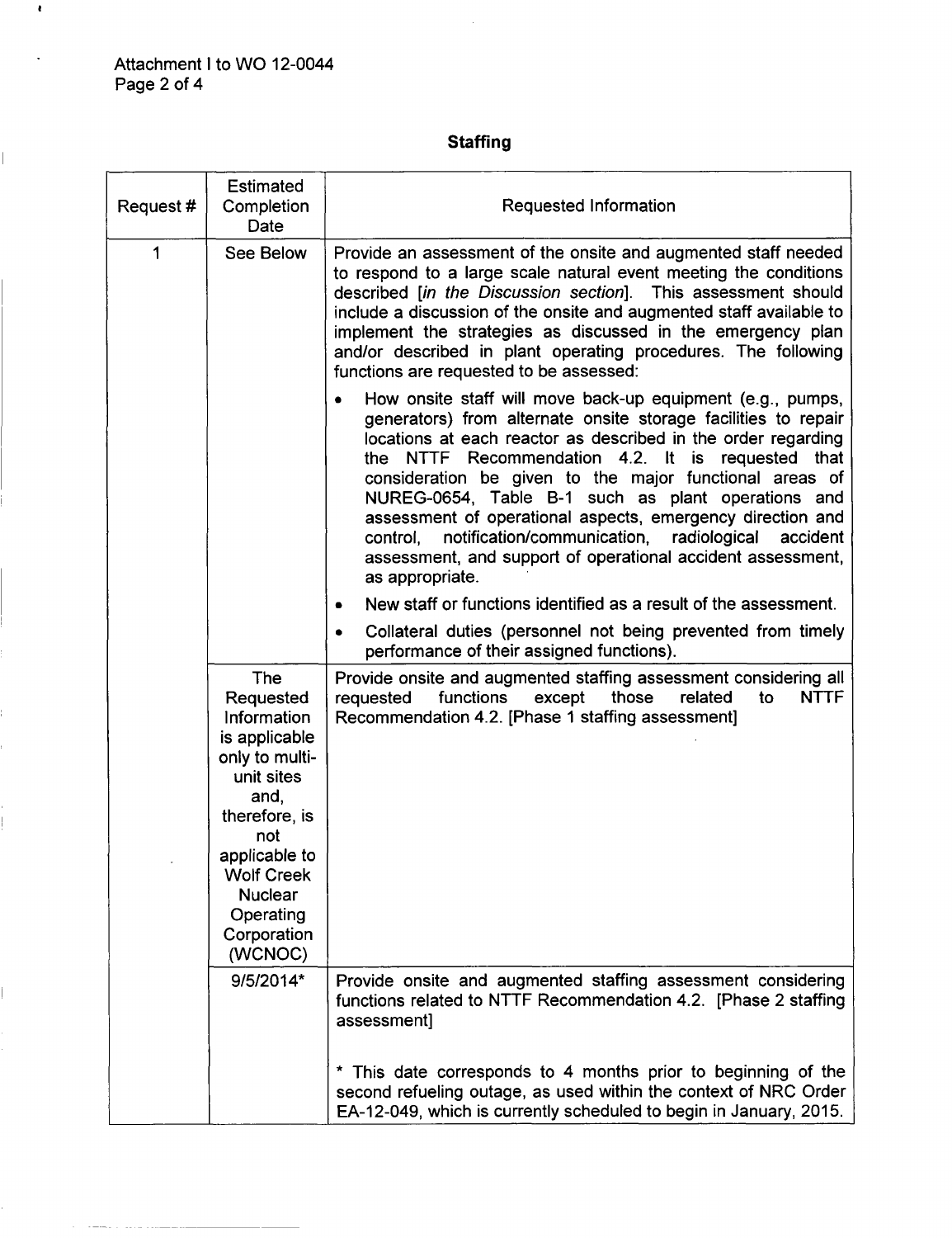$\mathbf{I}$ 

Ī.

| $\overline{2}$ | See Below                                                                                                                                                | Provide an implementation schedule of the time needed to conduct<br>staffing<br>onsite<br>and<br>augmented<br>the<br>assessment.<br>lf<br>any<br>modifications are determined to be appropriate, please include in<br>the schedule the time to implement the changes. |  |
|----------------|----------------------------------------------------------------------------------------------------------------------------------------------------------|-----------------------------------------------------------------------------------------------------------------------------------------------------------------------------------------------------------------------------------------------------------------------|--|
|                |                                                                                                                                                          | Conduct the onsite and augmented staffing assessment:<br>1.                                                                                                                                                                                                           |  |
|                | <b>The</b><br>Requested<br>Information<br>is applicable<br>only to multi-<br>unit sites<br>and,<br>therefore, is<br>not<br>applicable to<br><b>WCNOC</b> | The onsite and augmented staffing assessment considering all<br>functions<br>except<br>those<br>related<br><b>NTTF</b><br>requested<br>to<br>Recommendation 4.2. [Phase 1 staffing assessment]                                                                        |  |
|                | 8/5/2014*                                                                                                                                                | The onsite and augmented staffing assessment considering<br>functions related to NTTF Recommendation 4.2. [Phase 2 staffing<br>assessment]                                                                                                                            |  |
|                |                                                                                                                                                          | * This date corresponds to 5 months prior to beginning of the<br>second refueling outage, as used within the context of NRC Order<br>EA-12-049, which is currently scheduled to begin in January, 2015.                                                               |  |
|                |                                                                                                                                                          | 2.<br>A schedule of the time to needed to implement changes will be<br>provided as follows:                                                                                                                                                                           |  |
|                | <b>The</b><br>Requested<br>Information<br>is applicable<br>only to multi-<br>unit sites<br>and,<br>therefore, is<br>not<br>applicable to<br><b>WCNOC</b> | Those associated with the Phase 1 staffing assessment.                                                                                                                                                                                                                |  |
|                | 9/5/2014*                                                                                                                                                | Those associated with the Phase 2 staffing assessment.                                                                                                                                                                                                                |  |
|                |                                                                                                                                                          | * This date corresponds to 4 months prior to beginning of the<br>second refueling outage, as used within the context of NRC Order<br>EA-12-049, which is currently scheduled to begin in January, 2015.                                                               |  |
| 3              | 6/11/12                                                                                                                                                  | Identify how the augmented staff would be notified given degraded<br>communications capabilities.                                                                                                                                                                     |  |
| 4              | 6/11/12                                                                                                                                                  | Identify the methods of access (e.g., roadways, navigable bodies<br>of water and dockage, airlift, etc.) to the site that are expected to<br>be available after a widespread large scale natural event.                                                               |  |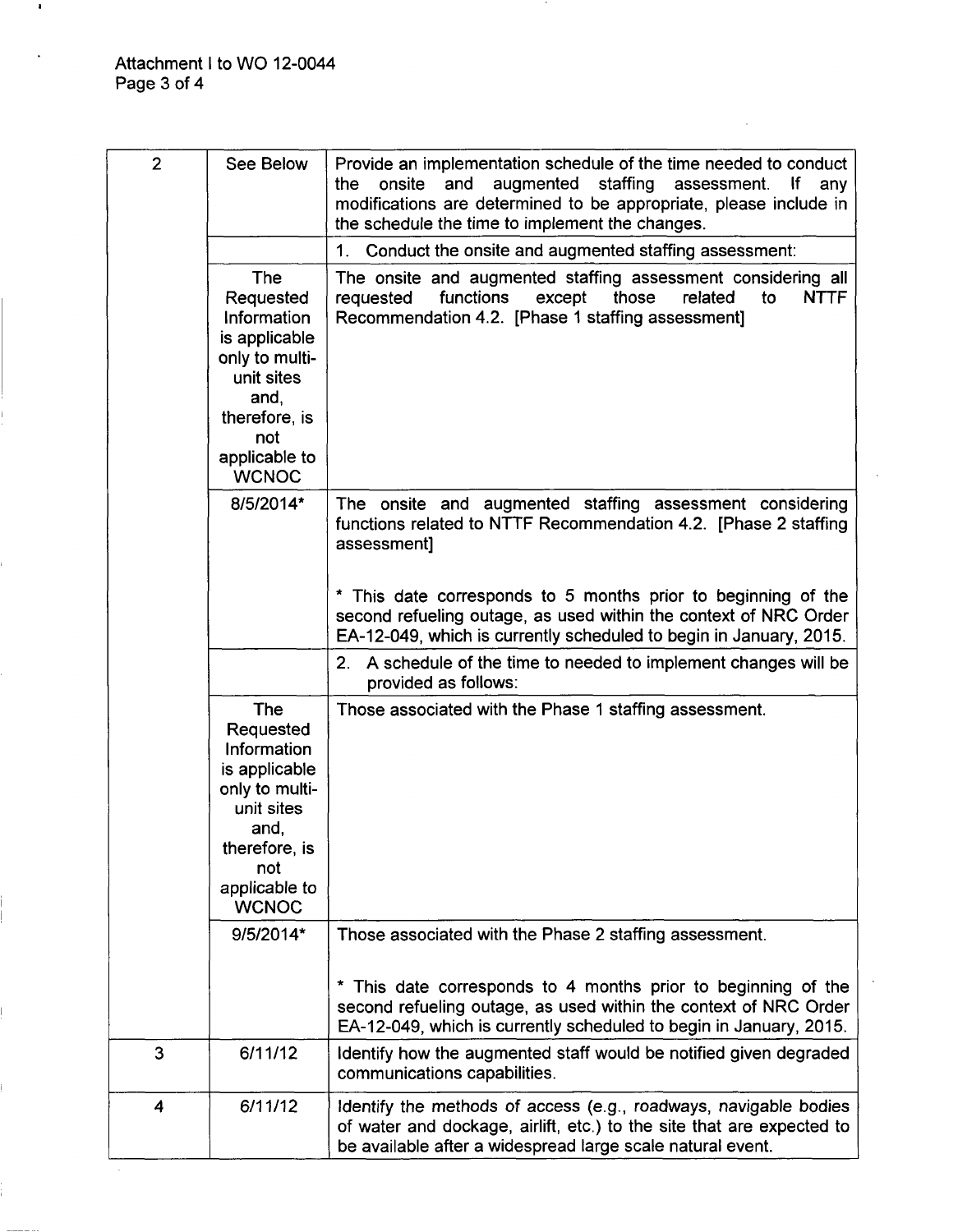$\ddot{\phantom{a}}$ 

| 5 | 6/11/12                                                                                                                                                         | Identify any interim actions that have been taken or are planned<br>prior to the completion of the staffing assessment.                                                                                                                                                                                                                                                             |
|---|-----------------------------------------------------------------------------------------------------------------------------------------------------------------|-------------------------------------------------------------------------------------------------------------------------------------------------------------------------------------------------------------------------------------------------------------------------------------------------------------------------------------------------------------------------------------|
| 6 | See Below                                                                                                                                                       | Identify changes that have been made or will be made to your<br>emergency plan regarding the on-shift or augmented staffing<br>changes necessary to respond to a loss of all AC power, multi-unit<br>event, including any new or revised agreements with offsite<br>resource providers (e.g., staffing, equipment, transportation, etc.).<br>Changes will be identified as follows: |
|   | <b>The</b><br>Requested<br><b>Information</b><br>is applicable<br>only to multi-<br>unit sites<br>and.<br>therefore, is<br>not<br>applicable to<br><b>WCNOC</b> | Those associated with the Phase 1 staffing assessment.                                                                                                                                                                                                                                                                                                                              |
|   | 9/5/2014*                                                                                                                                                       | Those associated with the Phase 2 staffing assessment.                                                                                                                                                                                                                                                                                                                              |
|   |                                                                                                                                                                 | * This date corresponds to 4 months prior to beginning of the<br>second refueling outage, as used within the context of NRC Order<br>EA-12-049, which is currently scheduled to begin in January, 2015.                                                                                                                                                                             |

. . . . . . ÷,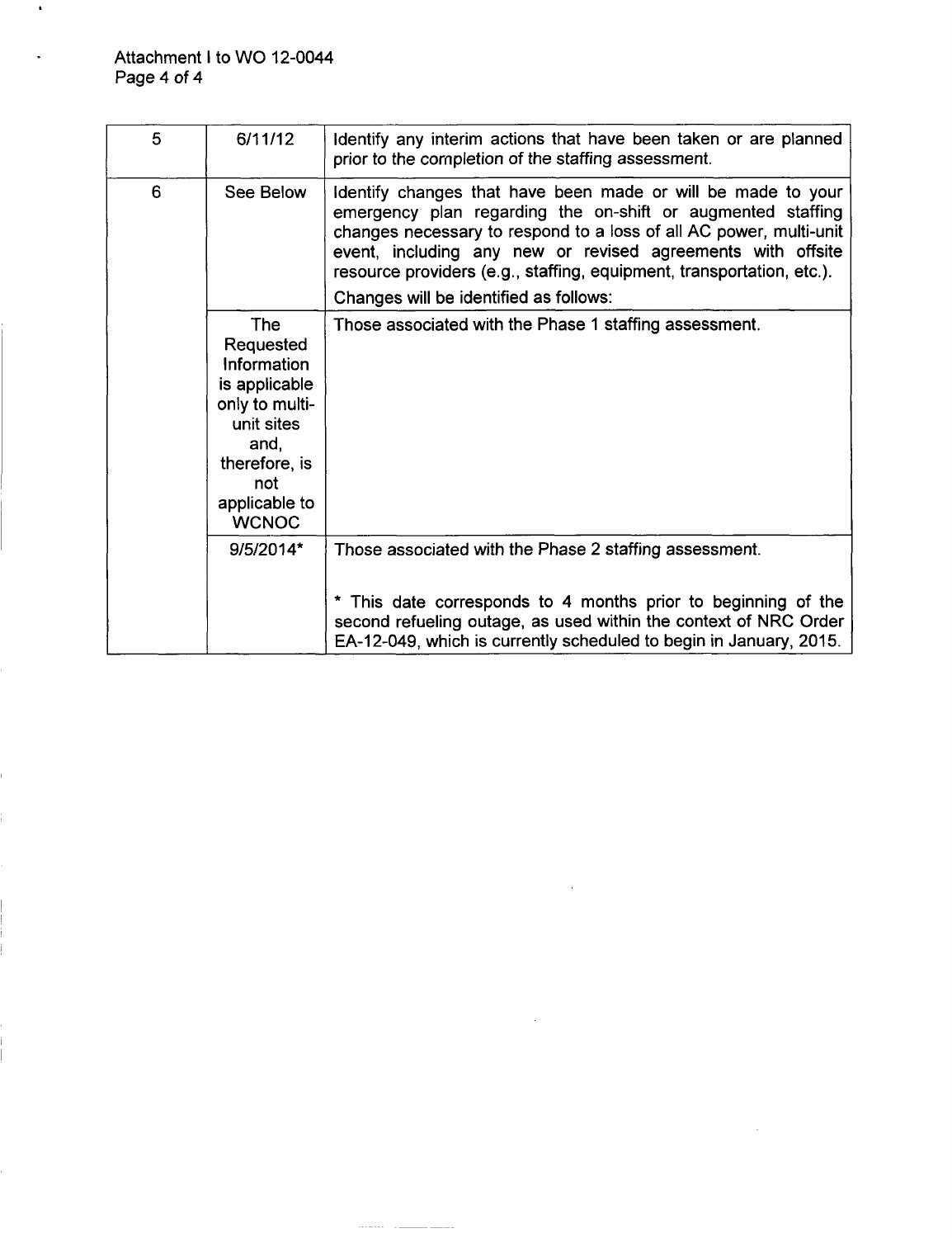Basis for Proposed Alternative Course of Action for Responding to Emergency Plan (EP) Requested Information

#### Communications

There are two separate responses to the information requests related to communications. The alternative timing of responses to requests #1 and #3 proposed in this letter reflects the higher priority placed by the staff, and approved by the Commission in SRM-SECY-12-0025, upon the completion of licensee actions necessary to comply with the Final EP Rule issued on November 23, 2011 (76 Fed. Reg. 72560). The proposed alternative timing is warranted as many of the Wolf Creek Nuclear Operating Corporation (WCNOC) staff resources necessary for performing the communications assessment are the same resources involved in implementing new EP Rule requirements, responding to Institute of Nuclear Power Operations (INPO) initiatives related to enhancing communications capabilities (e.g., IER 11-4), and maintaining existing EP communications equipment.

In addition, the estimated completion date assigned to information request #3 will promote alignment between the out-year budgeting/funding of future enhancements, and the development of an accurate and complete enhancement implementation schedule.

#### **Staffing**

| <b>Plant Type</b>  | <b>Phase 1 Staffing Assessment</b><br>(for functions except those related<br>to Fukushima Near-Term Task<br>Force (NTTF) Recommendation<br>4.2)                             | <b>Phase 2 Staffing Assessment</b><br>(for functions related to NTTF<br>Recommendation 4.2)                                           |
|--------------------|-----------------------------------------------------------------------------------------------------------------------------------------------------------------------------|---------------------------------------------------------------------------------------------------------------------------------------|
| Single-unit plants | Perform staffing assessment and<br>implement actions as required by<br>recent EP Rule using Interim Staff<br>Guidance (ISG) and NEI 10-05                                   | Perform staffing assessment as<br>requested by 50.54(f) letter using<br>NEI 12-01; provide results per<br>Attachment I of this letter |
| Multi-unit plants  | • Perform staffing assessment<br>implement actions<br>and<br>as<br>required by recent EP Rule<br>using ISG and NEI 10-05                                                    | Perform staffing assessment as<br>requested by 50.54(f) letter using<br>NEI 12-01; provide results per<br>Attachment I of this letter |
|                    | • Perform staffing assessment as<br>requested by $50.54(f)$<br>letter<br>using NEI 12-01 and material<br>from NEI 10-05; provide results<br>per Attachment I of this letter |                                                                                                                                       |

As presented in Attachment I of this letter, a 2-phase approach will be used to respond to the information requests associated with Staffing. The table below summarizes this approach.

The basis for this approach is discussed below.

For multi-unit plants, the Phase 1 staffing assessment will be performed by March 29, 2013, and provided by April 30, 2013. This assessment will consider all requested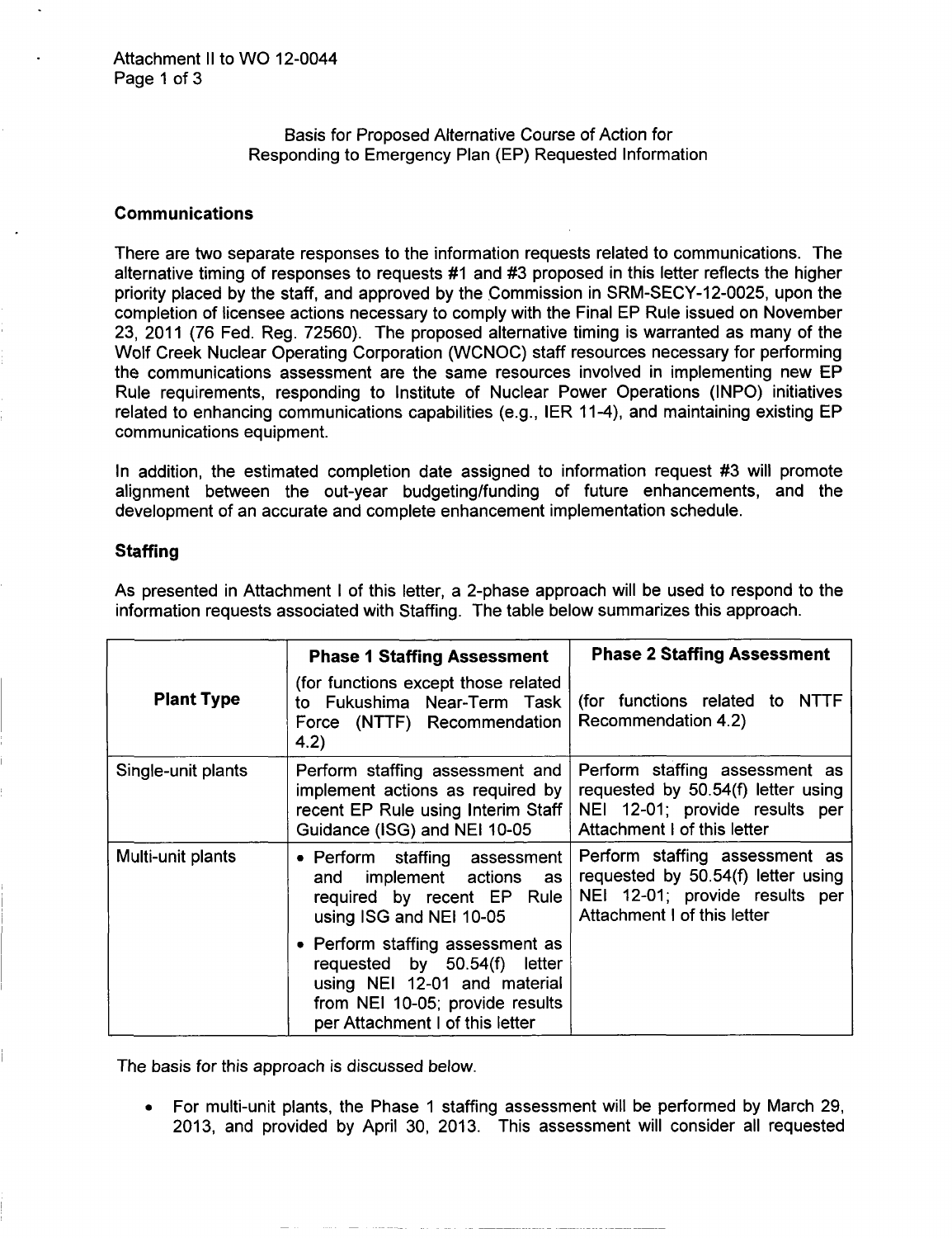functions except those related to NTTF Recommendation 4.2. An assessment considering these functions will be performed in Phase 2.

The timing of the Phase 1 staffing assessment reflects the higher priority placed by the staff, and approved by the Commission in SRM-SECY-12-0025, upon the completion of licensee actions necessary to comply with the Final EP Rule issued on November 23, 2011 (76 Fed. Reg. 72560). In particular, Section IV.A.9 of 10 CFR 50, Appendix E, requires that licensees complete a detailed analysis demonstrating that on-shift personnel assigned emergency plan implementation functions are not assigned responsibilities that would prevent the timely performance of their assigned functions as specified in the emergency plan. As stated in the EP Rule, this analysis must be completed by December 24, 2012.

Following completion of EP Rule staffing analysis, the staffing assessment associated with the NRC 50.54(f) letter (Reference 1) will be performed. Based on staffing analysis experience to date, it is anticipated that a multi-unit staffing analysis will require approximately 3 months to complete and validate. One additional month is allotted for processing of an assessment submittal package.

As requested, an implementation schedule for any modifications that are determined to be appropriate will be included with the Phase 1 staffing assessment.

Single-unit plants do not need to provide a Phase **1** staffing assessment in response to the NRC 50.54(f) letter (Reference 1) as performance of this activity is governed by the recent EP Rule and existing license requirements.

The Phase 2 staffing assessment will be performed by 8/5/2014, and provided by  $\bullet$ 9/5/2014. This assessment will consider the requested functions related to Fukushima NTTF Recommendation 4.2.

The industry will be responding to multiple regulatory actions resulting from the recommendations contained in the Fukushima NTTF Report, as modified in related Commission Papers (SECY's) and Staff Requirements Memoranda (SRM). One of these actions, in particular, has the potential to impact emergency response staffing levels. This action is associated with Fukushima NTTF Recommendation 4.2 and subsequently issued as NRC Order to Modifying Licenses with Regard to Requirements for Mitigation Strategies for Beyond-Design-Basis External Events EA-12-049 [the Order]. A summary of the Order is provided below.

The Order requires a three-phase approach for mitigating beyond-design-basis external events. The initial phase requires the use of installed equipment and resources to maintain or restore core cooling, containment and spent fuel pool (SFP) cooling. The transition phase requires providing sufficient, portable, onsite equipment and consumables to maintain or restore these functions until they can be accomplished with resources brought from off site. The final phase requires obtaining sufficient offsite resources to sustain those functions indefinitely.

Additional details on an acceptable approach for complying with the Order will be contained in final ISG scheduled to be issued by the NRC in August 2012.

In response to the Order, WCNOC must develop new strategies for mitigating beyonddesign-basis external events. To ensure accurate results, the staffing assessment for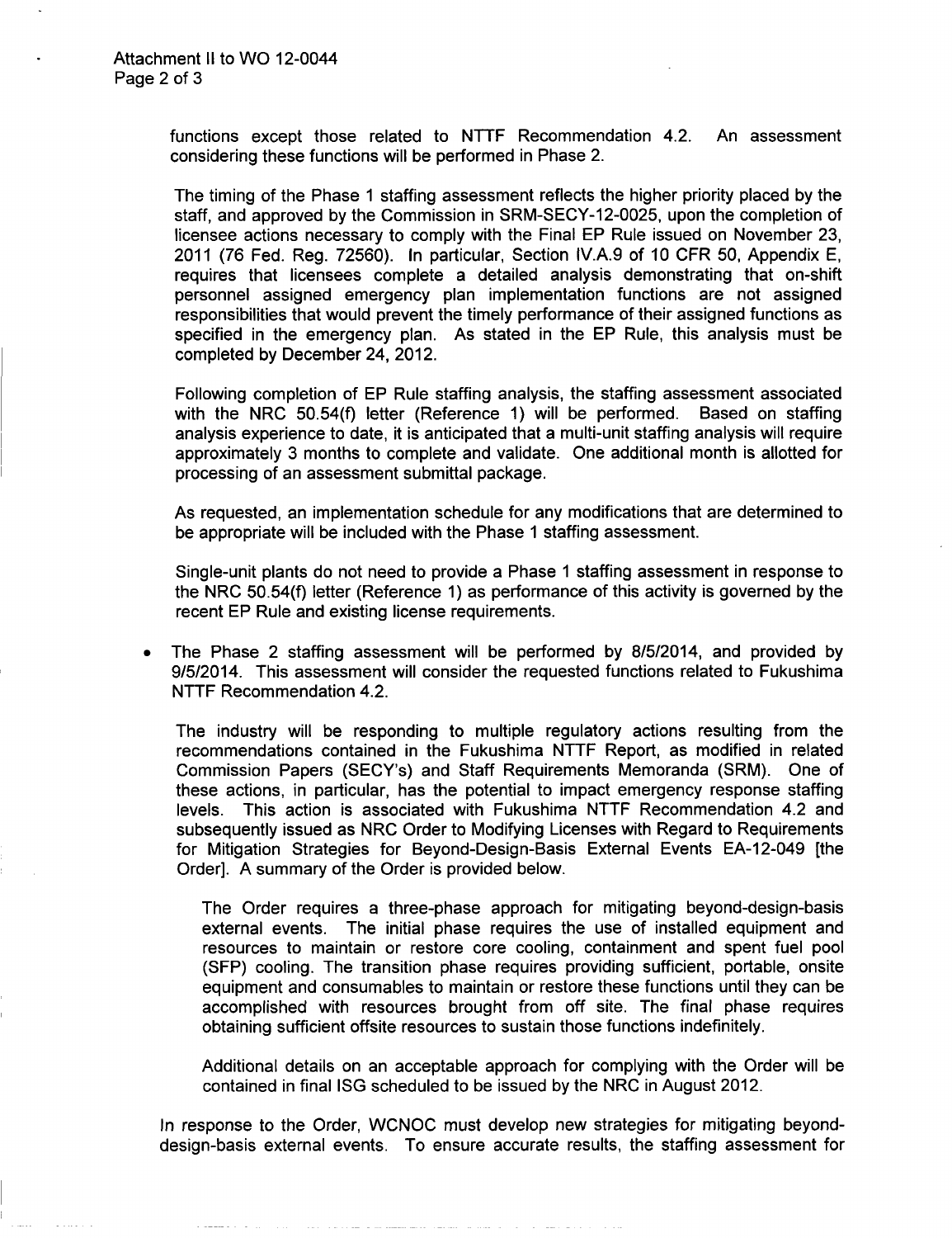response functions related to NTTF Recommendation 4.2 must be based on the actions delineated in procedures and guidelines developed in response to the Order. Once the site-specific actions associated with the new response strategies are defined (e.g., down to the procedure or guideline step level), the staffing needed to perform these actions can be assessed with the necessary level of accuracy.

Based on a review of the planned actions necessary to comply with the Order, an assessment of the staffing for the functions related to NTTF Recommendation 4.2 will be provided by 4 months prior to beginning of the second refueling outage (as used within the context of the Order).

As requested, an implementation schedule for any modifications that are determined to be appropriate will be included with the Phase 2 staffing assessment.

The Phase 2 staffing assessment is one component of the overall work plan necessary to implement the requirements of the Order. WCNOC, as stated in the Order, "...shall complete full implementation no later than two (2) refueling cycles after submittal of the overall integrated plan, as required in Condition C.1.a, or December 31, 2016, whichever comes first." and "Full compliance shall include procedures, guidance, training, and acquisition, staging, or installing of equipment needed for the strategies."

#### Reference

**1.** Letter dated March 12, 2012 from E. J. Leeds and M. R. Johnson, USNRC, to M. W. Sunseri, WCNOC, "Request for Information Pursuant to Title 10 of the Code of Federal Regulations 50.54(f) Regarding Recommendations 2.1, 2.3, and 9.3 of the Near-Term Task Force Review of Insights from the Fukushima Dai-lchi Accident"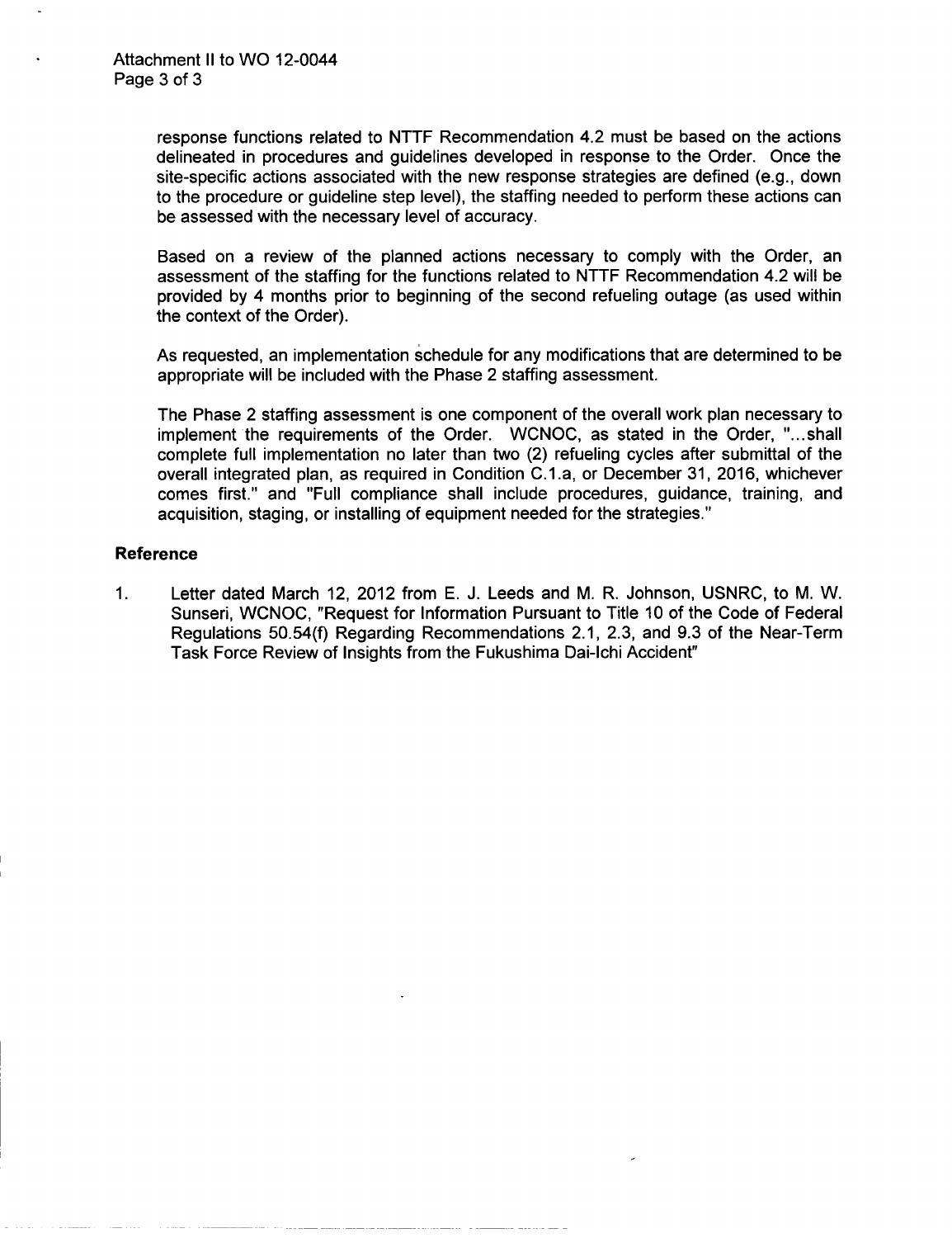#### LIST OF REGULATORY COMMITMENTS

The following table identifies those actions committed to by Wolf Creek Nuclear Operating Corporation in this document. Any other statements in this letter are provided for information purposes and are not considered regulatory commitments. Please direct questions regarding these commitments to Mr. Gautam Sen, Manager Regulatory Affairs at Wolf Creek Generating Station, (620) 364-4175.

| <b>REGULATORY COMMITMENT</b>                                                                                                                                                                                                                                                                                                                  | <b>DUE DATE</b>    |  |
|-----------------------------------------------------------------------------------------------------------------------------------------------------------------------------------------------------------------------------------------------------------------------------------------------------------------------------------------------|--------------------|--|
| Provide an assessment of the current communications systems<br>and equipment used during an emergency event to identify any<br>enhancements that may be needed to ensure communications<br>are maintained during a large scale natural event meeting the<br>described<br>conditions<br>[in the Discussion section]. The<br>assessment should: | October 31, 2012   |  |
| Identify any planned or potential improvements to existing<br>onsite communications systems and their required normal<br>and/or backup power supplies,                                                                                                                                                                                        |                    |  |
| Identify any planned or potential improvements to existing<br>offsite communications systems and their required normal<br>and/or backup power supplies,                                                                                                                                                                                       |                    |  |
| Provide a description of any new communications system(s)<br>or technologies that will be deployed based upon the<br>assumed conditions described above, and                                                                                                                                                                                  |                    |  |
| Provide a description of how the new and/or improved<br>systems and power supplies will be able to provide for<br>communications during a loss of all AC power                                                                                                                                                                                |                    |  |
| [Communications Request # 1]                                                                                                                                                                                                                                                                                                                  |                    |  |
| Describe any interim actions that have been taken or are<br>planned to be taken to enhance existing communications<br>systems power supplies until the communications assessment<br>and the resulting actions are complete.                                                                                                                   | June 11, 2012      |  |
| [Communications Request # 2]                                                                                                                                                                                                                                                                                                                  |                    |  |
| Conduct the communications assessment.                                                                                                                                                                                                                                                                                                        | September 28, 2012 |  |
| [Communications Request #3]                                                                                                                                                                                                                                                                                                                   |                    |  |
| Provide an implementation schedule of the time needed to<br>implement the results of the communications assessment.                                                                                                                                                                                                                           | October 31, 2012   |  |
| [Communications Request #3]                                                                                                                                                                                                                                                                                                                   |                    |  |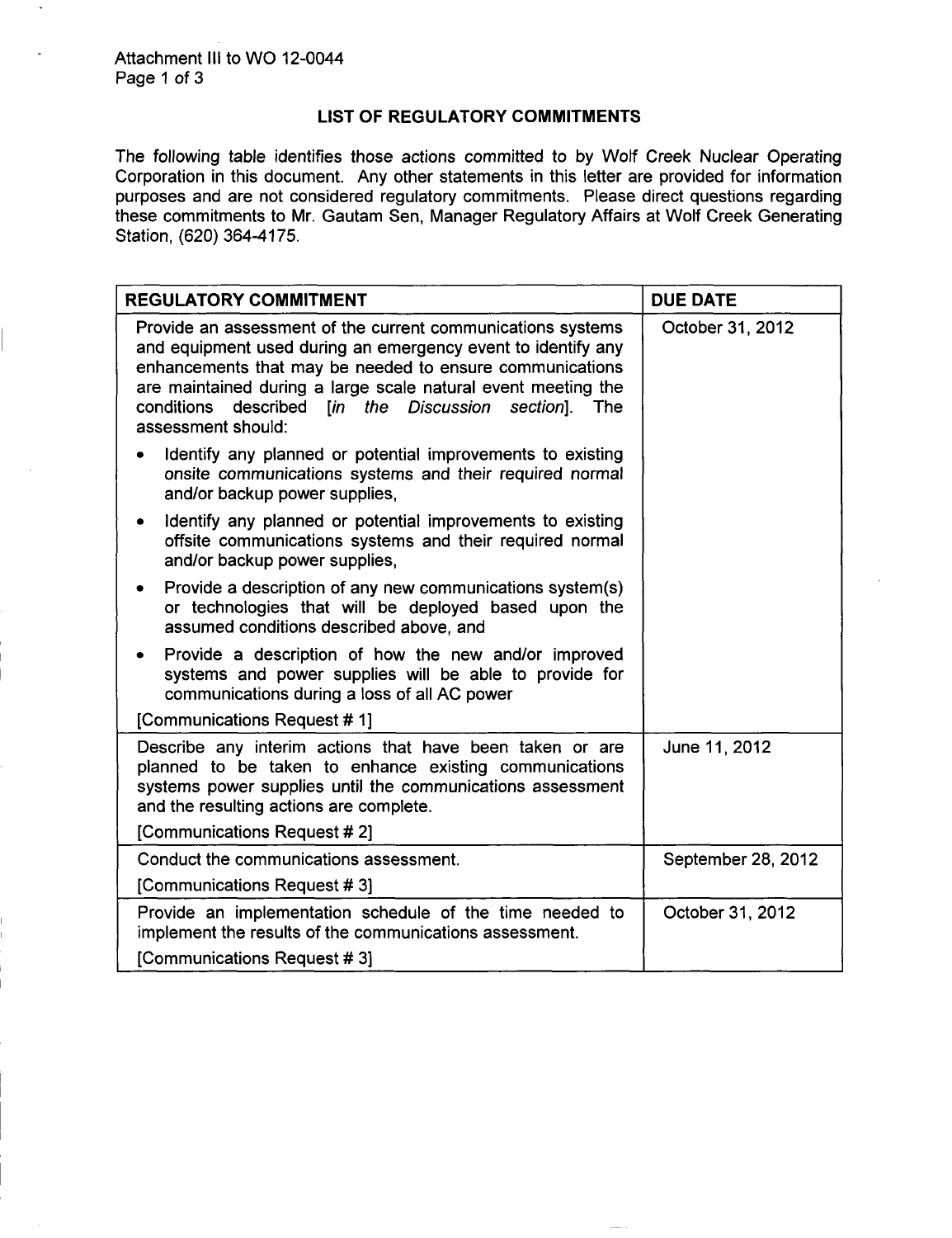k.

| <b>REGULATORY COMMITMENT</b>                                                                                                                                                                                                                                                                                                                                                                                                                                                                                                                                                                                                                                                                                                                                                                                                                                                                                                                                                                                                                                                                                                                                                                                                                                                                                                                                                                                                                            | <b>DUE DATE</b>                                                                                                                                                                                                                                           |
|---------------------------------------------------------------------------------------------------------------------------------------------------------------------------------------------------------------------------------------------------------------------------------------------------------------------------------------------------------------------------------------------------------------------------------------------------------------------------------------------------------------------------------------------------------------------------------------------------------------------------------------------------------------------------------------------------------------------------------------------------------------------------------------------------------------------------------------------------------------------------------------------------------------------------------------------------------------------------------------------------------------------------------------------------------------------------------------------------------------------------------------------------------------------------------------------------------------------------------------------------------------------------------------------------------------------------------------------------------------------------------------------------------------------------------------------------------|-----------------------------------------------------------------------------------------------------------------------------------------------------------------------------------------------------------------------------------------------------------|
| Provide an assessment of the onsite and augmented staff<br>needed to respond to a large scale natural event meeting the<br>conditions described [in the Discussion section].<br><b>This</b><br>assessment should include a discussion of the onsite and<br>augmented staff available to implement the strategies as<br>discussed in the emergency plan and/or described in plant<br>operating procedures. The following functions are requested to<br>be assessed:<br>How onsite staff will move back-up equipment (e.g., pumps,<br>٠<br>generators) from alternate onsite storage facilities to repair<br>locations at each reactor as described in the order<br>regarding the NTTF Recommendation 4.2. It is requested<br>that consideration be given to the major functional areas of<br>NUREG-0654, Table B-1 such as plant operations and<br>assessment of operational aspects, emergency direction<br>notification/communication,<br>radiological<br>and<br>control,<br>accident assessment, and support of operational accident<br>assessment, as appropriate.<br>New staff or functions identified as a result of the<br>٠<br>assessment.<br>Collateral duties (personnel not being prevented from timely<br>$\bullet$<br>performance of their assigned functions).<br>Provide onsite and augmented staffing assessment considering<br>functions related to NTTF Recommendation 4.2. [Phase 2<br>staffing assessment]<br>[Staffing Request # 1] | September 5, 2014*<br>* This date<br>corresponds to 4<br>months prior to<br>beginning of the<br>second refueling<br>outage, as used<br>within the context of<br>NRC Order EA-12-<br>049, which is<br>currently scheduled<br>to begin in January,<br>2015. |
| Provide an implementation schedule of the time needed to<br>conduct the onsite and augmented staffing assessment. If any<br>modifications are determined to be appropriate, please include<br>in the schedule the time to implement the changes.<br>Conduct the onsite and augmented staffing assessment:<br>1.<br>The onsite and augmented staffing assessment considering<br>functions related to NTTF Recommendation 4.2. [Phase 2<br>staffing assessment]<br>[Staffing Request #2]                                                                                                                                                                                                                                                                                                                                                                                                                                                                                                                                                                                                                                                                                                                                                                                                                                                                                                                                                                  | August 5, 2014*<br>* This date<br>corresponds to 5<br>months prior to<br>beginning of the<br>second refueling<br>outage, as used<br>within the context of<br>NRC Order EA-12-<br>049, which is<br>currently scheduled<br>to begin in January,<br>2015.    |